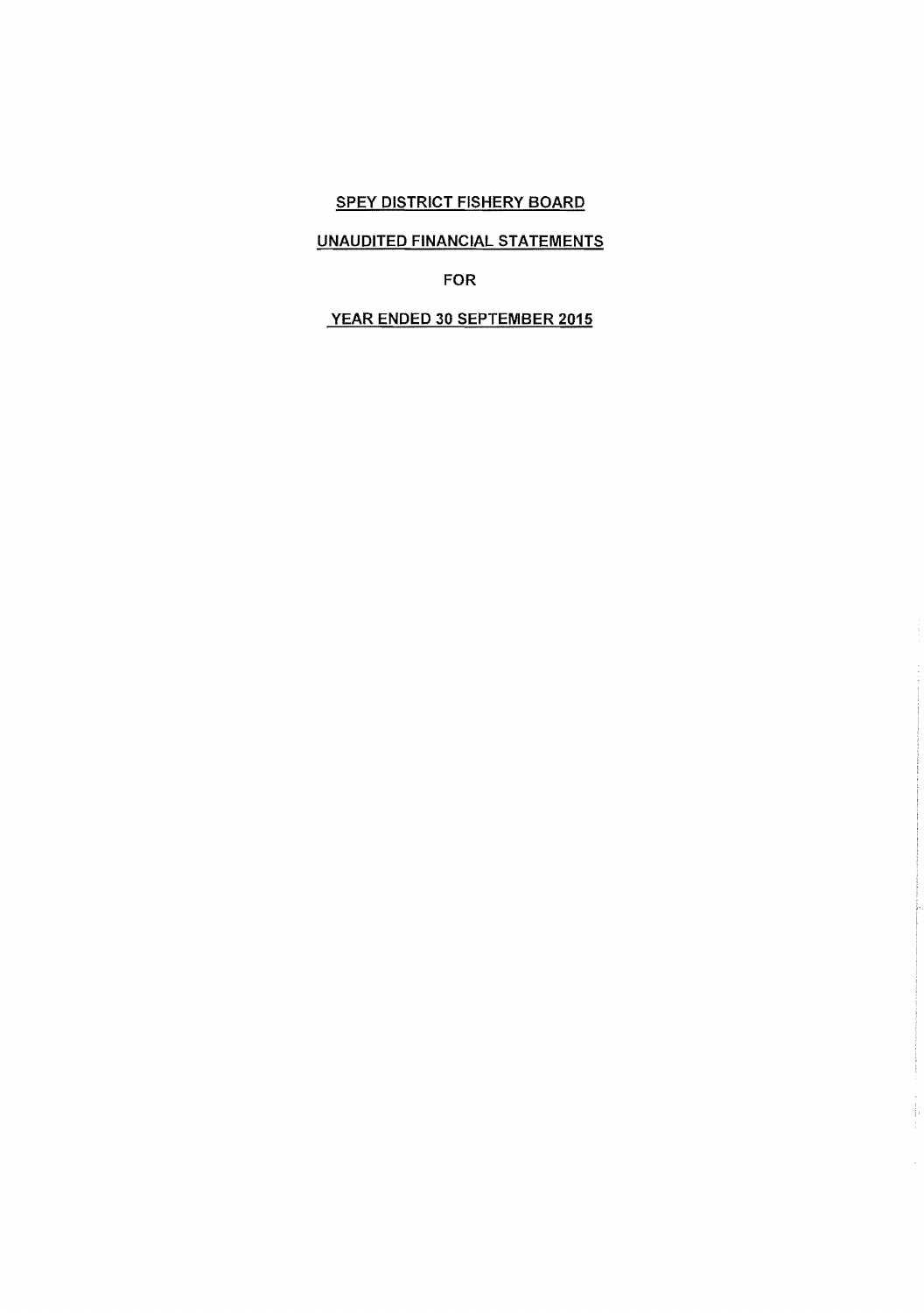# **CONTENTS PAGE**

 $\mathcal{L}^{\text{max}}_{\text{max}}$  and  $\mathcal{L}^{\text{max}}_{\text{max}}$ 

| General Information               |        |
|-----------------------------------|--------|
| Independent Examiner's Report     | 2      |
| Income and expenditure account    | 3      |
| <b>Balance Sheet</b>              | 4      |
| Notes to the financial statements | 5 to 8 |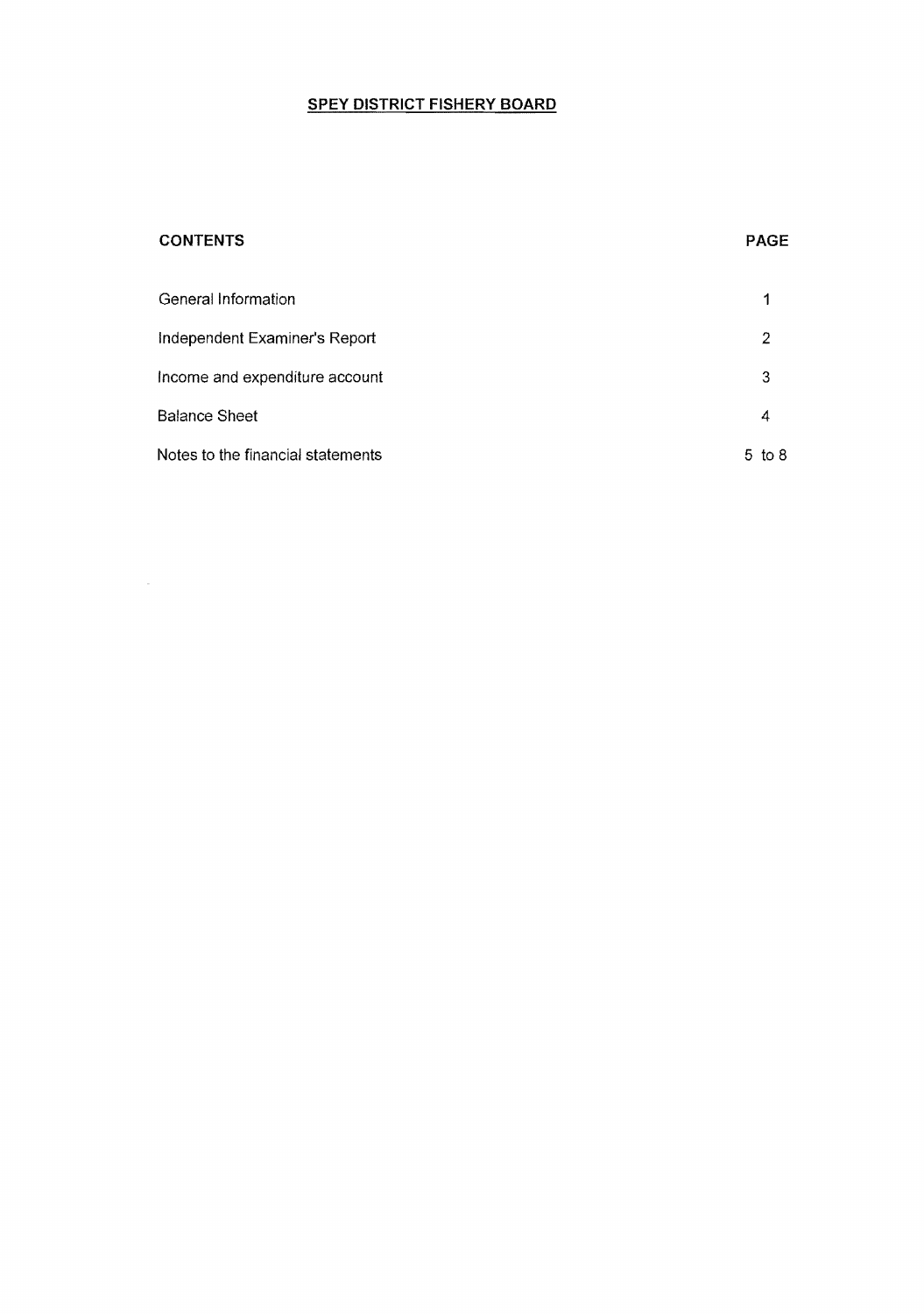þ

| <b>Board Members</b>        | Brian Doran<br>Alan Williams<br><b>Angus Gordon Lennox</b><br>Sir Edward Mountain Bt.<br><b>Oliver Russell</b><br>Dr Catherine Wills<br>James Carr<br>Peter Graham<br>Peter Millar<br><b>Toby Metcalfe</b> | Chair<br>(until May 2015) |
|-----------------------------|------------------------------------------------------------------------------------------------------------------------------------------------------------------------------------------------------------|---------------------------|
| Co-optees                   | <b>Grant Mortimer</b><br>Melville McDonald                                                                                                                                                                 |                           |
| Invitees                    | <b>Grahame Newman</b><br>Gavin Clark<br>Douglas Ross                                                                                                                                                       |                           |
| <b>Clerk to the Board</b>   | <b>William Cowie</b><br>121 High Street<br><b>FORRES</b><br>IV36 0AB                                                                                                                                       |                           |
| <b>Independent Examiner</b> | Roy J Laing MAAT<br>Lavona<br>Calcots<br>Elgin<br>Moray<br><b>IV30 8NB</b>                                                                                                                                 |                           |
| <b>Business Address</b>     | 1 Nether Borlum Cottage<br>Knockando<br><b>ABERLOUR</b><br>Banffshire<br><b>AB387SD</b>                                                                                                                    |                           |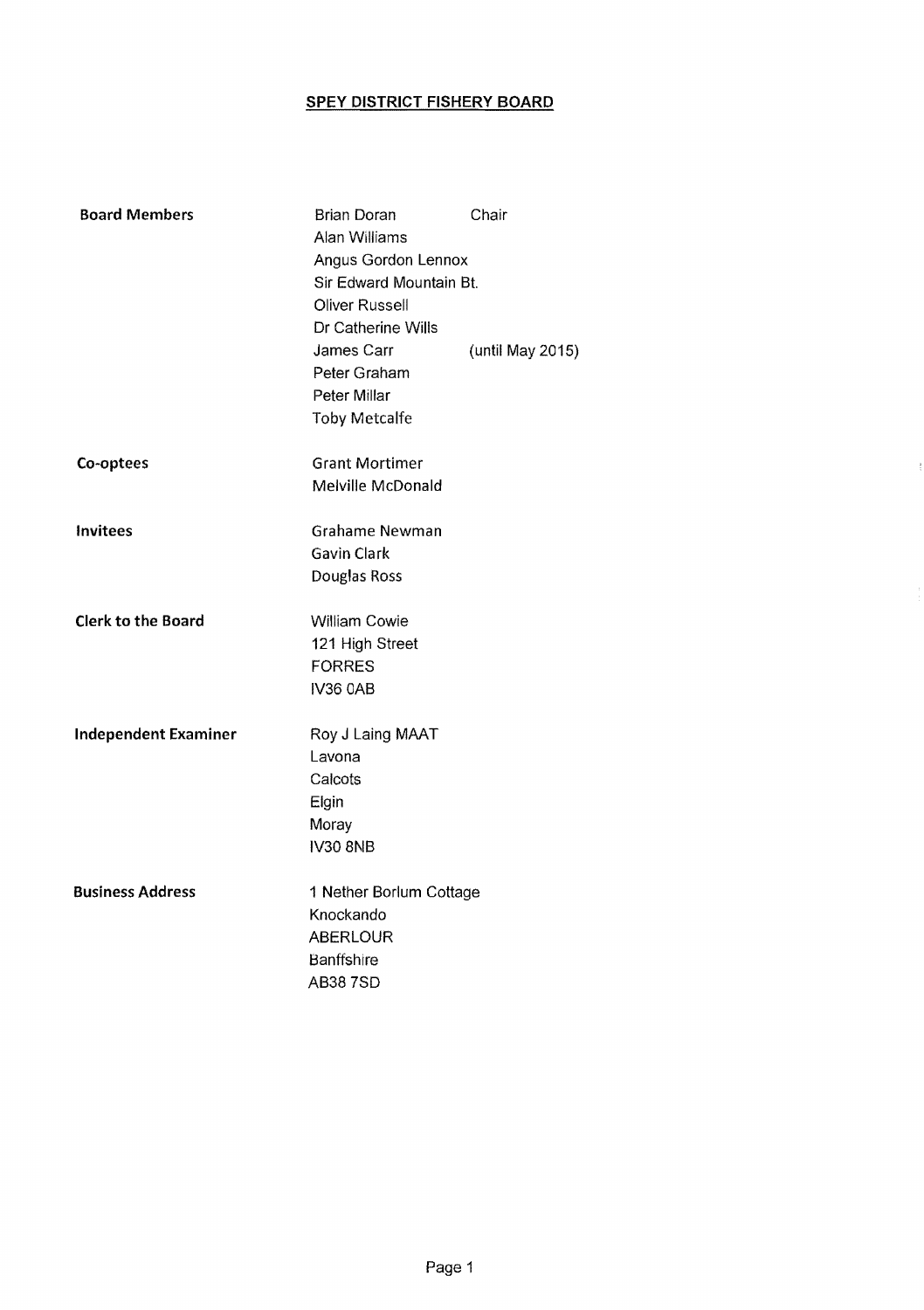#### Independent Examiner's Report to the Members of Spey District Fishery Board

I report on the financial statements of Spey District Fishery Board for the year ended 30 September 2015 which comprise the Income and Expenditure Account, the Balance Sheet and the related notes set out on pages 3 to S.

This report is made solely to the Board's members, as a body, in accordance with the terms of engagement. My work has enabled me to undertake an independent examination of the Board's accounts on behalf of the Board's members and for no other purpose. To the fullest extent permitted by law, I do not accept or assume responsibility to anyone other than the Board and the Board's members as a body, for my work or for this report.

### RESPECTIVE RESPONSIBILITIES OF THE BOARD AND INDEPENDENT EXAMINER

The Board members are responsible for the preparation of the accounts in accordance with the terms of section 44(1) of the Salmon and Freshwater Fisheries (Consolidation) (Scotland) Act 2003 (as amended by The Aquaculture and Fisheries (Scotland) Act 2013).

# BASIS OF INDEPENDENT EXAMINER'S STATEMENT

An examination includes a review of the accounting records kept by the Board and a comparison of the accounts presented with those records. It also includes consideration of any unusual items or disclosures in the accounts, and seeks explanations from the board concerning any such matters. The procedures undertaken do not provide all the evidence that would be required in an audit, and consequently I do not express an audit opinion on the view given by the accounts.

### INDEPENDENT EXAMINER'S STATEMENT

In the course of my examination, no matter has come to my attention:

- (1) which gives me reasonable cause to believe that in any material respect the requirements; - to keep accounting records in accordance with the Salmon and Freshwater Fisheries (Consolidation) (Scotland) Act 2003 (as amended by The Aquaculture and Fisheries (Scotland) Act 2013), and
	- to prepare accounts which accord with the accounting records and comply with the Salmon and Freshwater Fisheries (Consolidation)(Scotland) Act 2003 (as amended by The Aquaculture and Fisheries (Scotland) Act 2013);

have not been met, or

(2) to which, in my opinion, attention should be drawn in order to enable a proper understanding of the accounts to be reached.

Roy J. Laing MAAT Lavona **Calcots** Elgin Moray IV30 SNB

Date..........................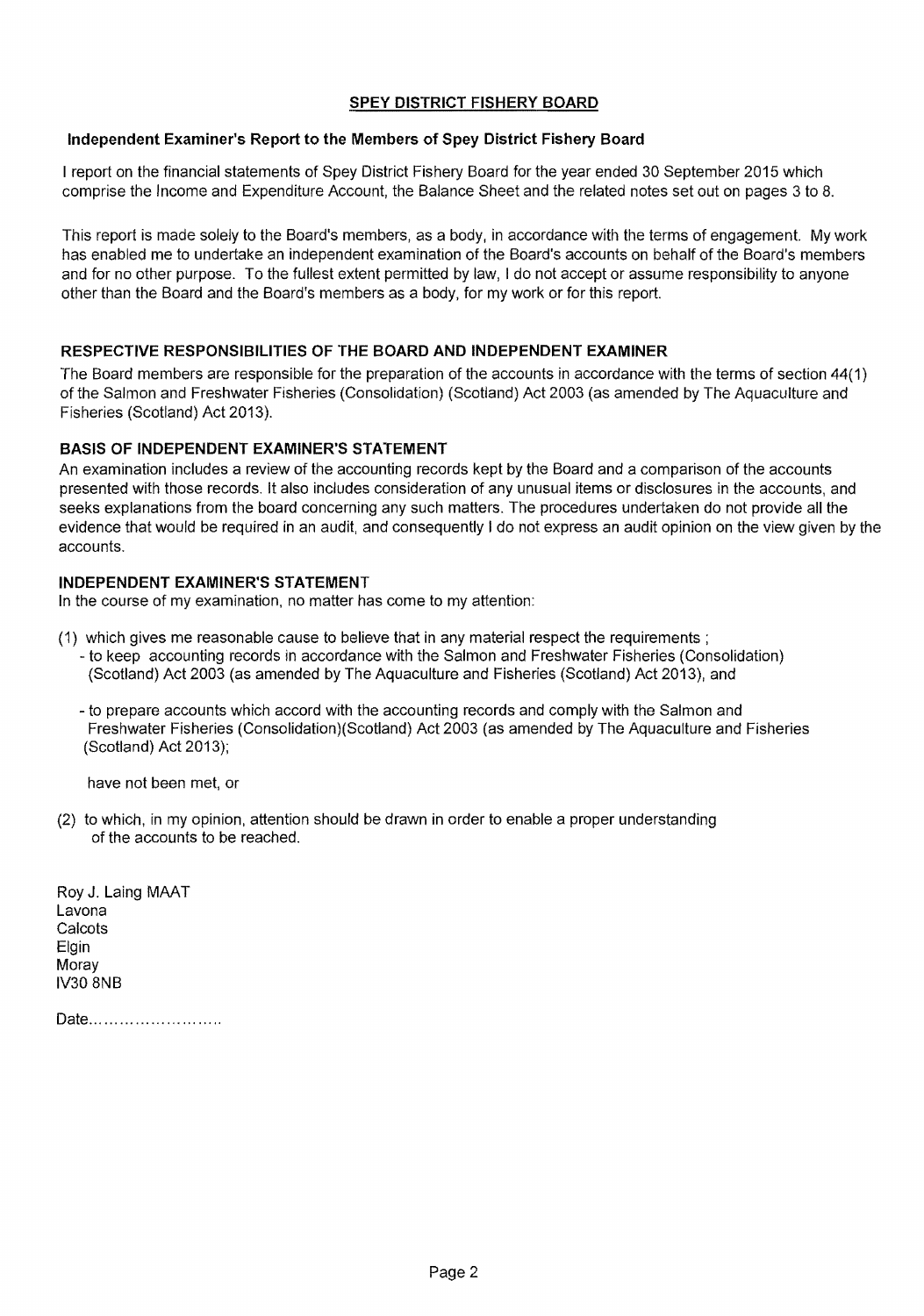# **SPEY DISTRICT FISHERY BOARD INCOME AND EXPENDITURE ACCOUNT FOR THE YEAR ENDED 30 SEPTEMBER 2015**

|                                       |        | 2015     |        | <u>2014</u> |
|---------------------------------------|--------|----------|--------|-------------|
|                                       | £      | £        | £      |             |
| Income                                |        |          |        |             |
| <b>Fishery assessments</b>            |        | 458,797  |        | 499,832     |
| Other income and Interest receivable  |        |          |        |             |
| Recharges to The Spey Foundation      | 23,398 |          | 26,604 |             |
| Spey Catchment Initiative             | 27,978 |          | 28,295 |             |
| Ranunculus Project                    | 0      |          | 4,088  |             |
| Other operating income                | 4,297  |          | 3,894  |             |
| Interest received                     | 284    |          | 464    |             |
| Miscellaneous funding                 | 1,200  |          | 0      |             |
| Inver House allocation                | 20,000 |          | 0      |             |
| Donations to Lost at Sea Film         | 0      | 77,157   | 2,500  | 65,845      |
|                                       |        | 535,954  |        | 565,677     |
| <b>OVERHEADS</b>                      |        |          |        |             |
| Personnel costs (Note 2)              |        | 373,265  |        | 389,217     |
| Redundancy costs                      |        | 10,968   |        | 0           |
| Direct expenses (Note 3)              |        | 51,192   |        | 57,747      |
| General expenses (Note 4)             |        | 55,427   |        | 76,330      |
| Financial costs (Note 5)              |        | 4,424    |        | 5,360       |
| Donations to Lost at Sea Film         |        | Ω        |        | 2,500       |
| Spey Catchment Initiative (Note 6)    |        | 27,931   |        | 28,302      |
| Ranunculus Project                    |        | $\Omega$ |        | 6,635       |
| <b>UDN Research Project</b>           |        | 4,000    |        | 3,008       |
| <b>General Ongoing Spey Projects</b>  |        | 801      |        | 121         |
|                                       |        | 528,008  |        | 569,220     |
| <b>NET SURPLUS / DEFICIT FOR YEAR</b> |        | 7,946    |        | (3, 543)    |

The notes on pages 5 to 8 form part of these financial statements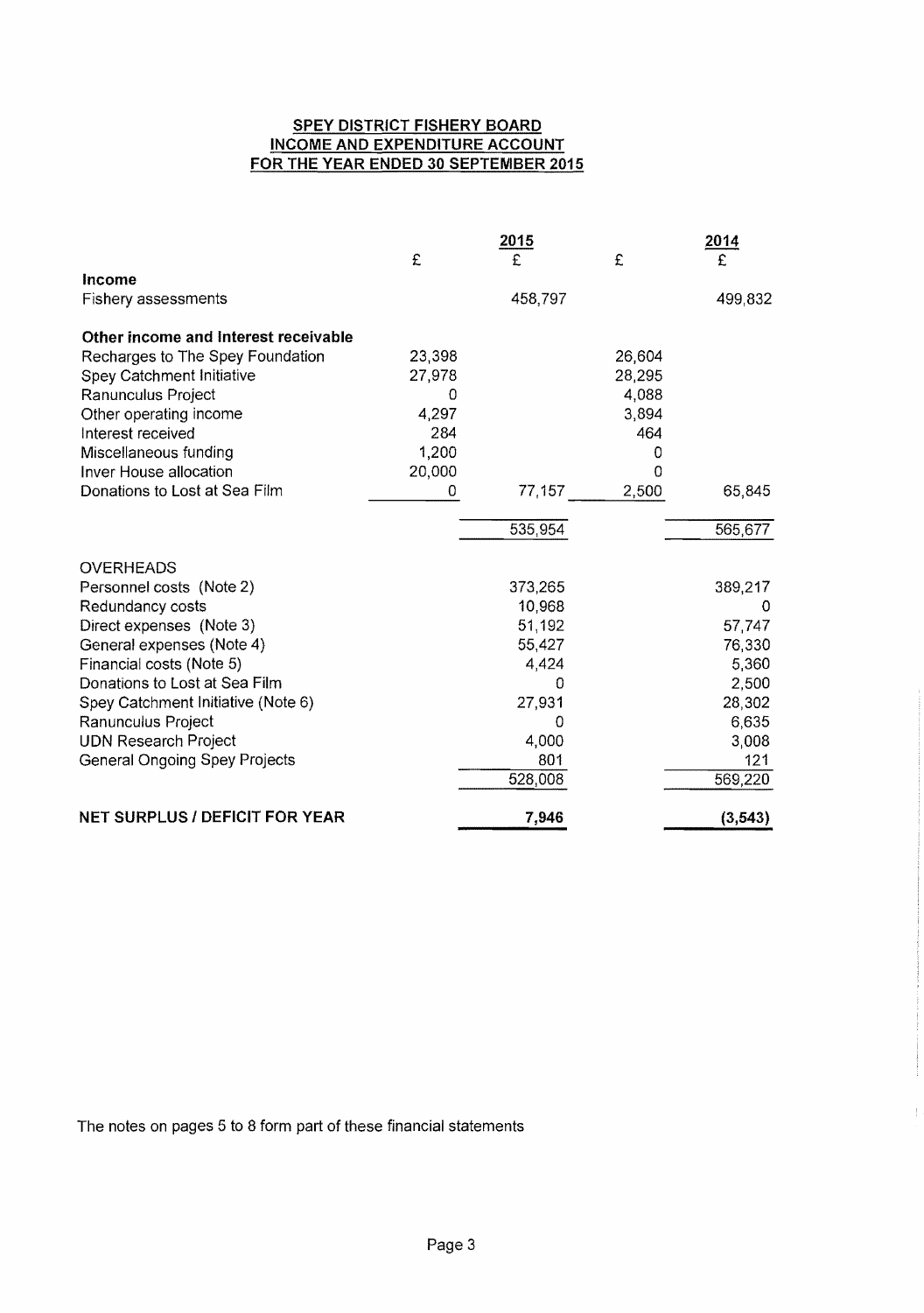# **SPEY DISTRICT FISHERY BOARD BALANCE SHEET AS AT 30 SEPTEMBER 2015**

|                                            | Note | 2015<br>£ | 2014<br>£ |
|--------------------------------------------|------|-----------|-----------|
| <b>FIXED ASSETS</b><br>Tangible assets     | 7    | 84,225    | 115,957   |
|                                            |      |           |           |
| <b>CURRENT ASSETS</b><br>Debtors           | 8    | 67,740    | 65,172    |
| <b>Bank - Deposit Account</b>              |      | 213,705   | 180,776   |
| <b>Bank - Current Account</b>              |      | 26,314    | 5,272     |
|                                            |      | 307,759   | 251,220   |
| <b>CURRENT LIABILITIES</b>                 | 9    | (48, 817) | (58, 952) |
| <b>NET CURRENT ASSETS</b>                  |      | 258,942   | 192,268   |
| TOTAL ASSETS LESS CURRENT LIABILITIES      |      | 343,167   | 308,225   |
| <b>LIABILITIES DUE AFTER ONE YEAR</b>      |      |           |           |
| <b>Hire Purchase Creditor</b>              |      | (2, 275)  | (15, 279) |
| <b>NET ASSETS</b>                          |      | 340,892   | 292,946   |
| <b>REPRESENTED BY:</b>                     |      |           |           |
| <b>Capital accounts</b>                    | 10   | 38,569    | 38,569    |
| <b>Current accounts</b>                    | 10   | 262,323   | 254,377   |
| <b>Inver House Designated fund balance</b> | 10   | 40,000    | 0         |
|                                            |      | 340,892   | 292,946   |

Approved by the Board and authorised for issue on ........................................................

The notes on pages 5 to 8 form part of these financial statements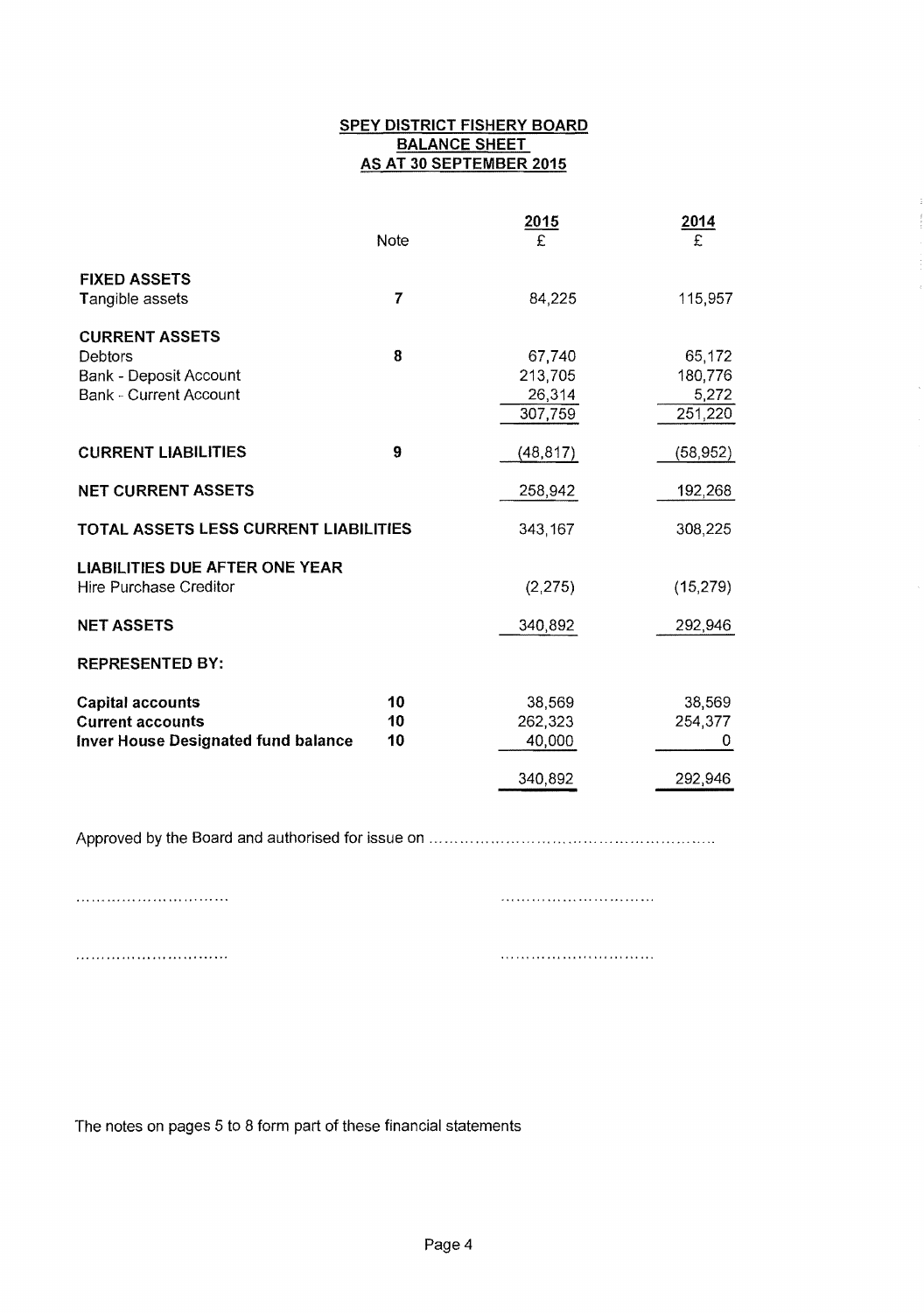# SPEY DISTRICT FISHERY BOARD NOTES TO THE ACCOUNTS FOR THE YEAR ENDED 30 SEPTEMBER 2015

# 1 Accounting Policies

### 1.1 Accounting convention

The Accounts have been prepared under the Historical Cost Convention

### 1.2 Income

Income represents the amounts assessed for the year along with project income.

#### 1.3 Expenditure

All expenditure is accounted for on an accruals basis and has been classified under headings that aggregate all costs related to the category.

#### 1.4 Tangible fixed assets and depreciation

Depreciation is calculated so as to write off the cost of an asset, less its estimated residual value, over the useful economic life of that asset as follows:

| Heritable property & hatchery | 10 years        |
|-------------------------------|-----------------|
| Hatchery land                 | not depreciated |
| Equipment                     | 5 years         |
| Motor vehicles                | 4 years         |
| Computer                      | 3 years         |
| Patrol Boat                   | 7 years         |

#### 1.5 Taxation

Assessments made on proprietors under The Salmon and Freshwater Fisheries (Consolidation) (Scotland) Act 2003 (as amended) are not chargeable to tax. Investment income received on bank or other deposits is normally subject to Corporation Tax at the appropriate rate. For 2001 and subsequent years, HMRC has agreed that, in the view of the fact that the Board is non profit making and that the surplus is applied solely for the purposes for which the Board was set up, corporation tax will not be charged. However, this is subject to annual review.

### 1.6 Leasing and Hire Purchase Contracts

Assets obtained under hire purchase contracts and finance leases are capitalised as tangible assets and depreciated over the shorter of the lease term and their useful lives. Obligations under such agreements are included in the creditors net of the finance charge allocated to future periods. The finance element of the rental payment is charged to the profit and loss account so as to produce a constant periodic rate of charge on the net obligation outstanding in each period.

### 1.7 Pension Costs

The Spey District Fishery Board operates a defined contribution pension scheme for employees. The assets of the scheme are held seperately from those of the company. The annual contributions payable are charged to the income and expenditure account.

| 2 Personnel Costs           | 2015    | 2014    |
|-----------------------------|---------|---------|
|                             | £       |         |
| Salaries - Note 6           | 311,776 | 326,723 |
| Social security costs       | 28,612  | 30,134  |
| Training                    | 1.767   | 547     |
| Contributory pension scheme | 31,110  | 31,813  |
|                             | 373,265 | 389,217 |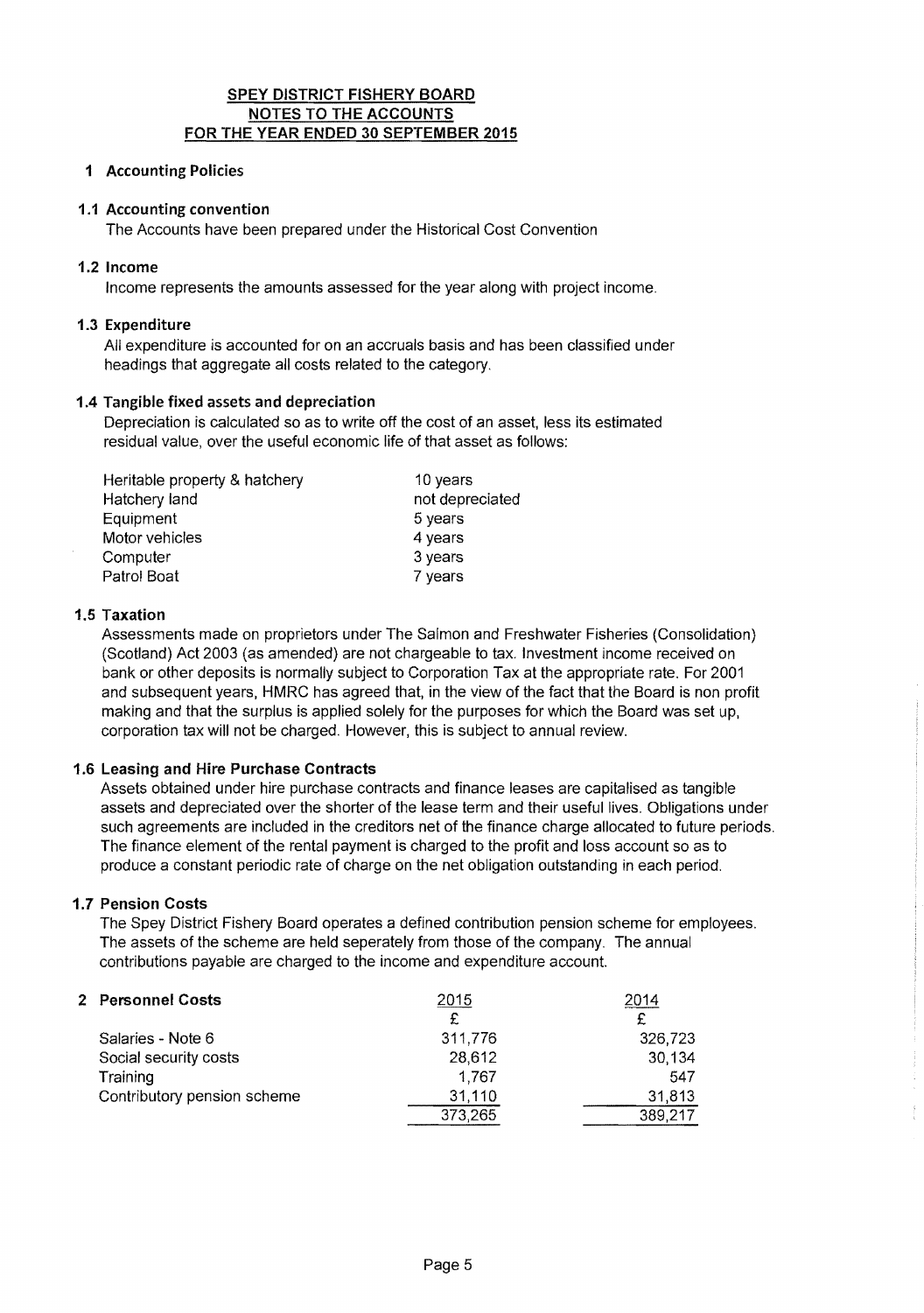# **SPEY DISTRICT FISHERY BOARD NOTES TO THE ACCOUNTS {CONTINUED} FOR THE YEAR ENDED 30 SEPTEMBER 2015**

| 3 | <b>Direct expenses</b>                              | 2015           | 2014   |
|---|-----------------------------------------------------|----------------|--------|
|   |                                                     | £              | £      |
|   | Rent                                                | 2,338          | 1,919  |
|   | Heat and light                                      | 961            | 614    |
|   | Insurance                                           | 4,727          | 6,539  |
|   | Repairs and maintenance                             | 363            | 1,478  |
|   | Protective clothing                                 | 216            | 1,240  |
|   | <b>Equipment costs</b>                              | 70             | 116    |
|   | Hatchery                                            | 4,920          | 4,113  |
|   | Patrol Boat                                         | 1,751          | 3,201  |
|   | Health and Safety                                   | 1,016          | 1,005  |
|   | Fuel                                                | 19,399         | 21,926 |
|   | Other motor vehicle costs                           | 15,431         | 15,596 |
|   |                                                     | 51,192         | 57,747 |
|   |                                                     |                |        |
| 4 | <b>General Expenses</b>                             |                |        |
|   | Telephone                                           | 3,107          | 2,921  |
|   | Meeting expenses                                    | 1,515          | 3,545  |
|   | <b>Bad Debts</b>                                    | 0              | 235    |
|   | Publicity                                           | 6,106          | 3,092  |
|   | Stationery and printing                             | 870            | 1,094  |
|   | Clerk's salary                                      | 3,600          | 4,800  |
|   | Sundry                                              | 876            | 354    |
|   | Admin repairs and overheads                         | 444            | 26     |
|   | Computer costs                                      | 1,133          | 1,471  |
|   | Subscriptions                                       | 13,030         | 14,532 |
|   | Staff entertaining                                  | 0              | 614    |
|   | Other professional fees                             | $\overline{0}$ | 581    |
|   | Accounting and audit fees                           | 3,000          | 3,968  |
|   | Depreciation                                        | 25,046         | 39,097 |
|   | Profit on disposal of fixed assets                  | (3,300)        | 0      |
|   |                                                     | 55,427         | 76,330 |
|   |                                                     |                |        |
| 5 | <b>Financial Costs</b><br>Bank interest and charges | 585            | 620    |
|   | Hire purchase and finance lease charges             | 3,839          | 4,740  |
|   |                                                     | 4,424          | 5,360  |

# **6** Salaries

The salary in connection with the Project Officer for the Spey Catchment Initative is included within the Spey Catchment Initiative expenses.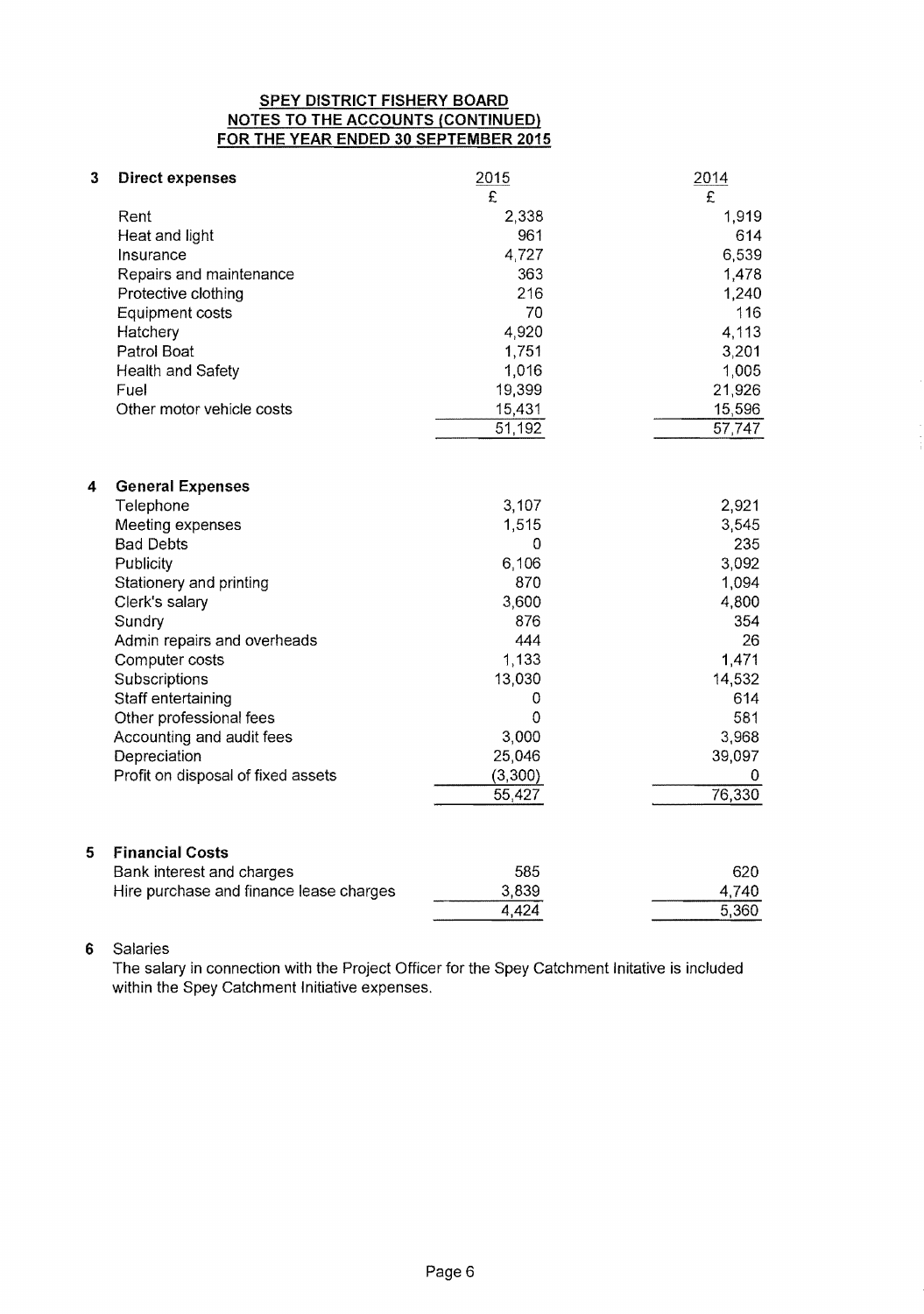#### **SPEY DISTRICT FISHERY BOARD NOTES TO THE ACCOUNTS (CONTINUED) FOR THE YEAR ENDED 30 SEPTEMBER 2015**

# **7 TANGIBLE FIXED ASSETS**

|                      | Heritable              | Equipment | Motor     | Patrol |              |
|----------------------|------------------------|-----------|-----------|--------|--------------|
|                      | Property &<br>Hatchery |           | Vehicles  | Boat   | <b>TOTAL</b> |
|                      | £                      | £         | £         | £      | £            |
| At 1 October 2014    | 120,644                | 66,563    | 206,558   | 23,261 | 417,026      |
| Additions            |                        | 0         | Ü         |        |              |
| Disposal             |                        | 0         | (21, 395) | 0      | (21, 395)    |
| At 30 September 2015 | 120,644                | 66,563    | 185,163   | 23,261 | 395,631      |
| At 1 October 2014    | 112,575                | 50,686    | 133,725   | 4,083  | 301,069      |
| On disposals         | 0                      | 0         | (14, 709) | 0      | (14, 709)    |
| Charge for year      | 1,199                  | 4,408     | 16,116    | 3,323  | 25,046       |
| At 30 September 2015 | 113,774                | 55,094    | 135,132   | 7,406  | 311,406      |
| At 30 September 2015 | 6,870                  | 11,469    | 50,031    | 15,855 | 84,225       |
| At 30 September 2014 | 8,069                  | 15,877    | 72,833    | 19,178 | 115,957      |
|                      |                        |           |           |        |              |

| 8 | <b>Debtors</b>               |         |         | 2015              | 2014         |
|---|------------------------------|---------|---------|-------------------|--------------|
|   |                              |         |         | £                 | £            |
|   | Fishing assessments          |         |         | 58,601            | 46,571       |
|   | Other debtors                |         |         | 2,406             | 2,422        |
|   | Prepayments                  |         |         | 0                 | 6,831        |
|   | Due from The Spey Foundation |         |         | 6,733             | 9,348        |
|   |                              |         |         | 67,740            | 65,172       |
| 9 | <b>Creditors</b>             |         |         | 2015              | 2014         |
|   |                              |         |         | £                 | £            |
|   | Trade creditors              |         |         | 3,830             | 6,500        |
|   | Hire purchase under one year |         |         | 11,832            | 20,036       |
|   | Other creditors              |         |         | 293               | 106          |
|   | Accruals                     |         |         | 24,112            | 23,560       |
|   | Deferred income              |         |         | 8,750             | 8,750        |
|   |                              |         |         | 48,817            | 58,952       |
|   | 10 Funds                     | Capital | Current | <b>Designated</b> | <b>Total</b> |
|   |                              | r.      | e       | r                 | r            |

| Balance brought forward | 38,569 | 254,377 |        | 292,946 |
|-------------------------|--------|---------|--------|---------|
| Change over year        |        | 7.946   | 40,000 | 47,946  |
|                         | 38,569 | 262,323 | 40.000 | 340 892 |

# **11 Related Party Transactions**

The Spey Fishery Board works closely with The Spey Foundation, which is a charitable company limited by guarantee. The objective of The Spey Foundation is to provide scientific advice to ensure sound fishery management within the District of the River Spey. The Director of the Spey Fishery Board and The Spey Foundation are co-located.

During the year the Board re-charged services of £23,398 to The Spey Foundation (2014 £26,604). As at 30 September 2015, The Spey Foundation owed £6,733 to the Board (2014 £9,348).